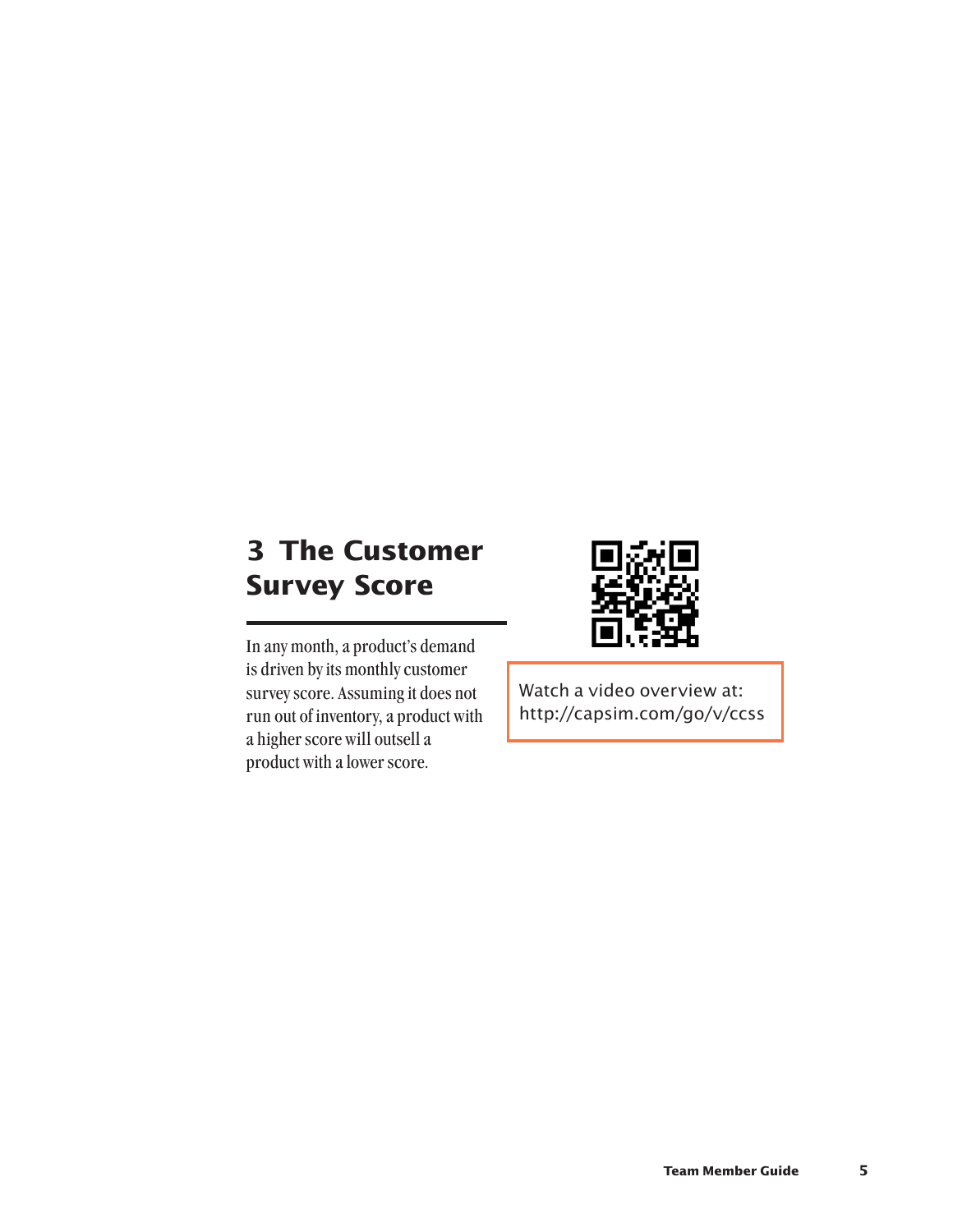Customer survey scores are calculated 12 times a year. The December customer survey scores are reported in the Capstone Courier's Segment Analysis pages.

A customer survey score reflects how well a product meets its segment's buying criteria. Company promotion, sales and accounts receivable policies also affect the survey score.

Scores are calculated once each month because a product's age and positioning change a little each month. If during the year a product is revised by Research and Development, the product's age, positioning and MTBF characteristics can change quite a bit. As a result, it is possible for a product with a very good December customer survey score to have had a much poorer score–and therefore poorer sales– in the months prior to an R&D revision.

Prices, set by Marketing at the beginning of the year, will not change during the year.

# **3.1 Buying Criteria and the Customer Survey Score**

The customer survey starts by evaluating each product against the buying criteria. Next, these assessments are weighted by the criteria's level of importance. For example, some segments assign a higher importance to positioning than others. A well-positioned product in a segment where positioning is important will have a greater overall impact on its survey score than a well-positioned product in a segment where positioning is not important.

The Industry Conditions Report and the Courier's Market Segment Analysis pages break down each segment's criteria in order of importance.

A perfect customer survey score of 100 requires that the product: Be positioned at the ideal spot (the segment drifts each month, so this can occur only one month per year); be priced at the bottom of the expected range; have the ideal age for that segment (unless they are revised, products grow older each month, so this can occur only one month per year); and have an MTBF specification at the top of the expected range.

Your customers want perfection, but it is impractical to have "perfect" products. In many cases you will have to settle for "great" products, but the better the products, the higher the costs. Your task is to give customers great products while still making a profit. Your competitors face the same dilemma.

# **3.1.1 Positioning Score**

Marketers must understand both what customers want and their boundaries. In terms of a product's size and performance (as discussed in "Section 2.1.5"), the Perceptual Map illustrates these ideas with circles. Each segment is described with a dashed outer circle, a solid inner circle and a dot we call the ideal spot (Figure 3.1).

#### **Rough Cut Circle**

The dashed outer circle defines the outer limit of the segment. Customers are saying, "I will NOT purchase a product outside this boundary." We call the dashed circle the rough cut boundary because any product outside of it "fails the rough cut" and is dropped from consideration. Rough cut circles have a radius of 4.0 units.

#### **Fine Cut Circle**

The solid inner circle defines the heart of the segment. Customers prefer products within this circle. We call the inner circle the fine cut because products within it "make the fine cut." Fine cut circles have a radius of 2.5 units.

#### **Ideal Spot**

The ideal spot is that point in the heart of the segment where, all other things being equal, demand is highest.

#### **Segment Movement**

Each segment moves across the Perceptual Map a little each month. In a perfect world your product would be positioned in front of the



Figure 3.1 Positioning Scores: The dashed outer circle defines the edge of the rough cut. It measures 4.0 units from the center of the circle. The inner circle defines the edge of the fine cut. It measures 2.5 units from the center. Segment ideal spots are represented by the black dots.

The example on the left displays a positioning score for a segment that prefers products with slower performance and larger size. The example on the right displays a score for a segment that demands cutting-edge products with high performance and small size. The orange areas represent the segment rough cuts, where scores rapidly decrease towards zero.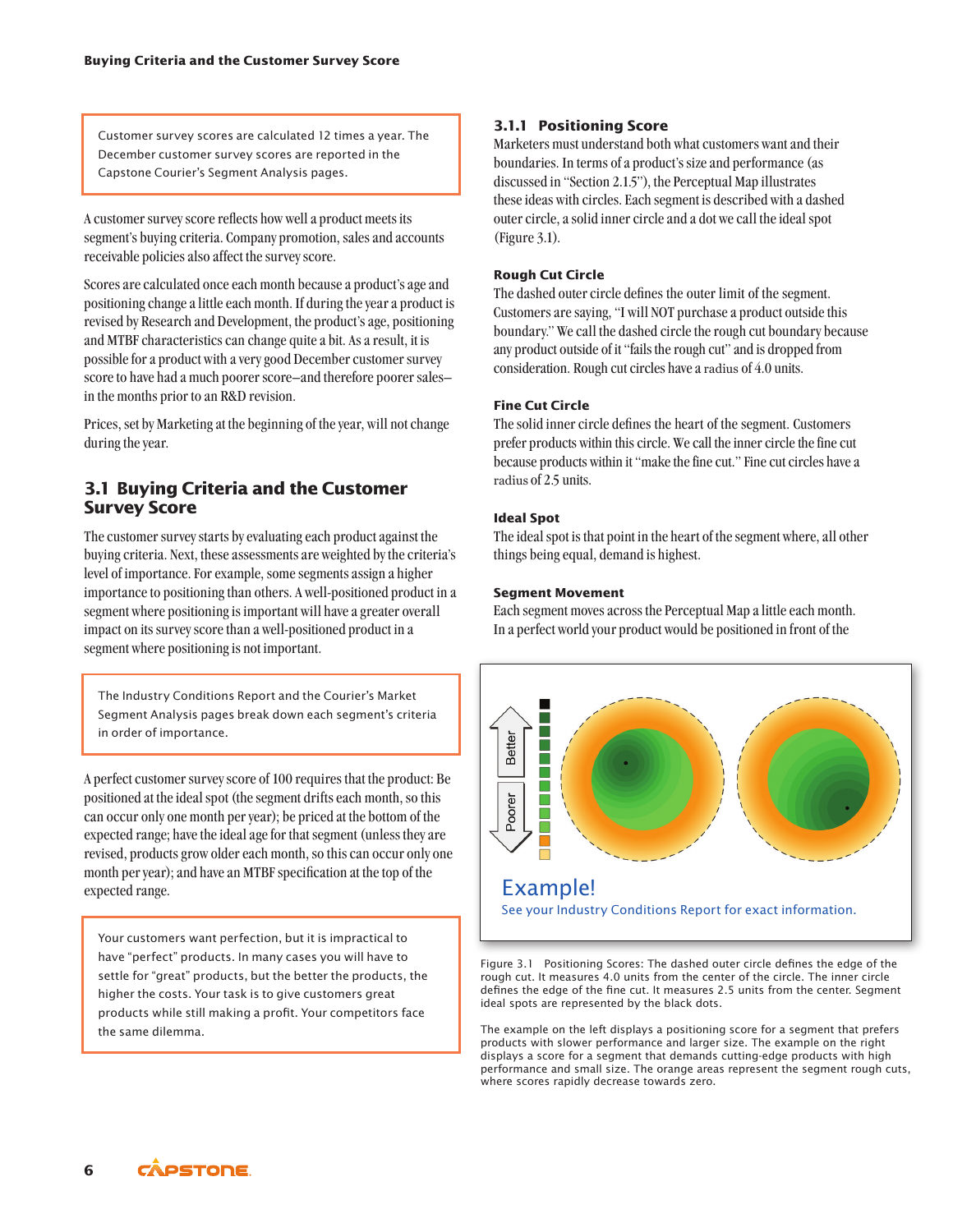ideal spot in January, on top of the ideal spot in June and trail the ideal spot in December. In December it would complete an R&D project to jump in front of the ideal spot for next year.

#### **Positioning Rough Cut**

Products placed in the rough cut area (orange rings, Figure 3.1) are between 2.5 and 4.0 units from the center of the circle. Products here are poorly positioned and they will have reduced customer survey scores. The farther they are from the fine cut circle, the more the scores are reduced. Just beyond the fine cut, scores drop 1%. Halfway across the rough cut, scores drop 50%. Scores drop 99% for products that are almost to the edge of the rough cut.

Sensors that are about to enter the rough cut can be revised by Research & Development (see "4.1.1 Changing Performance, Size and MTBF").

The location of each segment's rough cut and fine cut circles as of December 31 of the previous year appears on page 11 of the Courier.

#### **Positioning Fine Cut**

Products inside the fine cut (green areas, Figure 3.1) are within 2.5 units of the center of the circle. Ideal spots for each segment are illustrated by the black dots. The example on the left illustrates a segment that prefers proven, inexpensive technology. The ideal spot is to the upper left of the segment center, where material costs are lower. The example on the right illustrates a segment that prefers cutting-edge technology. The ideal spot is to the lower right of the segment center, where material costs are higher (see Figure 4.1 for an illustration of material positioning costs).

Participants often ask, "Why are some ideal spots ahead of the segment centers?" The segments are moving. From a customer's perspective, if they buy a product at the ideal spot, it will still be a cutting-edge product when it wears out. For contrast, if they buy a product at the trailing edge, it will not be inside the segment when it wears out.

A product's positioning score changes each month because segments and ideal spots drift a little each month. Placing a product in the path of the ideal spot will return the greatest benefit through the course of a year.

#### **3.1.2 Price Score**

Every segment has a \$10.00 price range. Customers prefer products–the ideal–towards the bottom of the range. Price ranges in all segments drop \$0.50 per year.

Segment price expectations correlate with the segment's position on the Perceptual Map. Segments that demand higher performance and smaller sizes are willing to pay higher prices.

Price ranges for Round 0 (the year prior to Round 1) are published in the Industry Conditions Report and the Segment Analysis pages of the Capstone Courier.

#### **Price Rough Cut**

Sensors priced \$5.00 above or below the segment guidelines will not be considered for purchase. Those products fail the price rough cut.

Sensors priced \$1.00 above or below the segment guidelines lose about 20% of their customer survey score (orange lines, Figure 3.2). Sensors continue to lose approximately 20% of their customer survey score for each dollar above or below the guideline, on up to \$4.99, where the score is reduced by approximately 99%. At \$5.00 outside the range, demand for the product is zero.

#### **Price Fine Cut**

Within each segment's price range, price scores follow a classic economic demand curve (green curve, Figure 3.2): As price goes down, the price score goes up.

#### **3.1.3 MTBF Score**

Each segment sets a 5,000 hour range for MTBF (Mean Time Before Failure), the number of hours a product is expected to operate before it malfunctions. Customers prefer products towards the top of the range.





Figure 3.2 Classic Price/Demand Curve (Green Bow): As price drops, demand (price score) rises. Scores drop above and below the price range (orange lines).

Figure 3.3 Mean Time Before Failure (MTBF) Score: As MTBF increases, the score increases. Customers are indifferent to MTBFs above the segment range.

**7**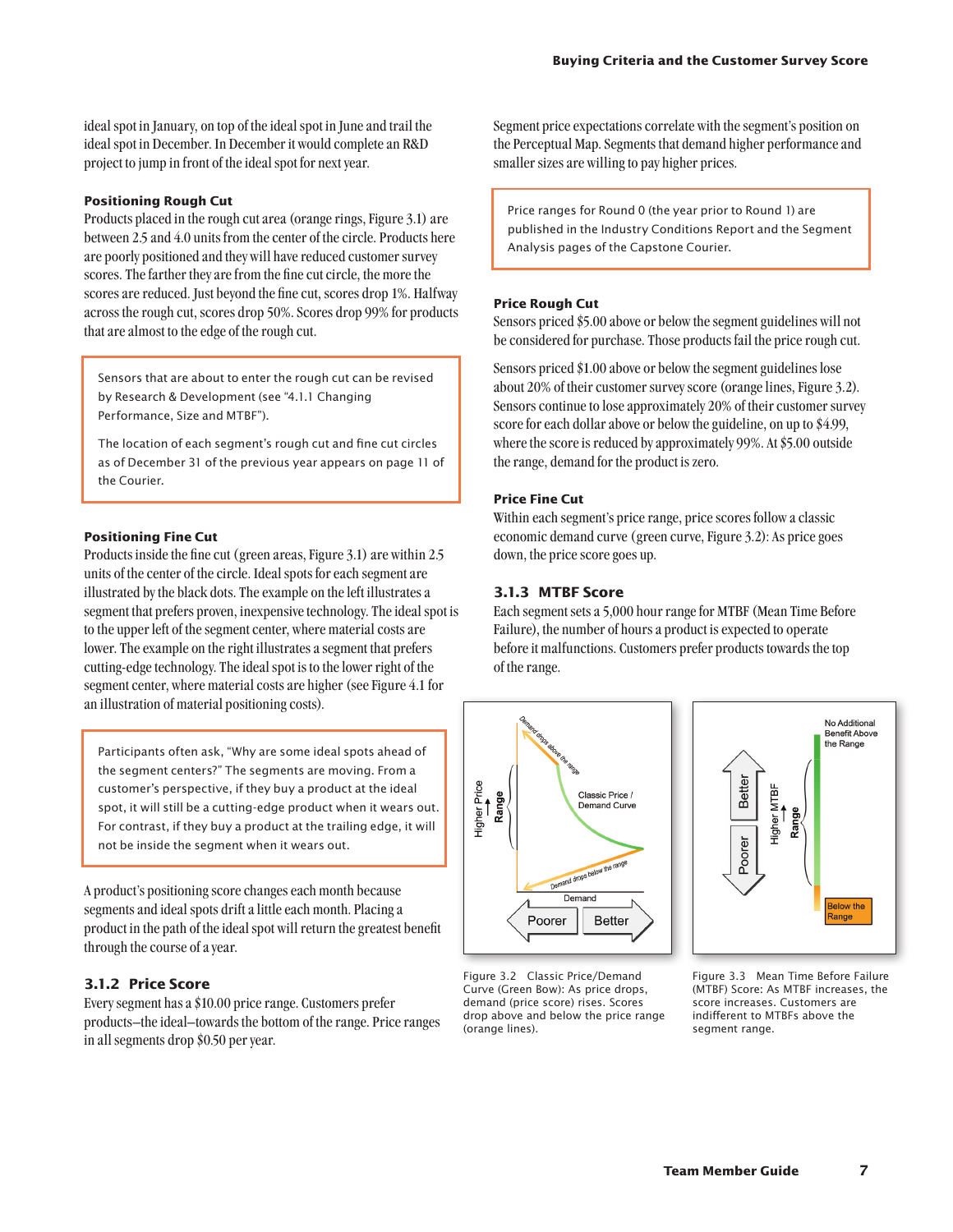#### **MTBF Rough Cut**

Demand scores fall rapidly for products with MTBFs beneath the segment's guidelines. Products with an MTBF 1,000 hours below the segment guideline lose 20% of their customer survey score. Products continue to lose approximately 20% of their customer survey score for every 1,000 hours below the guideline, on down to 4,999 hours, where the customer survey score is reduced by approximately 99%. At 5,000 hours below the range, demand for the product falls to zero.

#### **MTBF Fine Cut**

Within the segment's MTBF range, the customer survey score improves as MTBF increases (Figure 3.3). However, material costs increase \$0.30 for every additional 1,000 hours of reliability. Customers ignore reliability above the expected range– demand plateaus at the top of the range.

#### **3.1.4 Age Score**

The age criteria do not have a rough cut; a product will never be too young or too old to be considered for purchase.

Customers demanding cutting-edge technology prefer newer products. The ideal ages for these market segments are generally one and a half years or less. Other segments prefer proven technology. These segments seek older designs.



Figure 3.4 Age Scores: The example on the left displays a score for a segment that prefers products with an age of one year. The example on the right displays a score for a segment that prefers products with an age of two years.

Each month, customers assess a product'sage and award a score based upon their preferences. Examples of age preferences are illustrated in Figure 3.4.

Age preferences for each segment are published in the Industry Conditions Report and the Segment Analysis pages of the Capstone Courier.

# **3.2 Estimating the Customer Survey Score**

The customer survey score drives demand for your product in a segment. Your demand in any given month is your score divided by the sum of the scores. For example, if your product's score in April is 20 and your competitors' scores are 27, 19, 21 and 3, then your product's April demand is:

#### **20 / (20+27+19+21+3) = 22%**

Assuming you had enough inventory to meet demand, you would receive 22% of segment sales for April.

What generates the score itself? Marketers speak of "the 4 P's"– price, product, promotion and place. Price and product are found in the buying criteria. Together they present a price-value relationship. Your promotion budget builds "awareness," the number of customers who know about your product before sourcing. Your sales budget (place) builds "accessibility," the ease with which customers can work with you after they begin sourcing. To the 4 P's we can add two additional elements– credit terms and availability. Credit terms are expressed by your accounts receivable (A/R) policy. Availability addresses inventory shortages.

#### **3.2.1 Base Scores**

To estimate the customer survey score, begin with the buying criteria available in the Courier's Segment Analysis reports. For example, suppose the buying criteria are:

- Age, 2 years– importance: 47%
- **•** Price, \$20.00-\$30.00-importance: 23%
- Ideal Position, size 15.0 /performance 5.0– importance: 21%
- MTBF, 14,000-19,000– importance: 9%

A perfect score of 100 requires that the product have an age of 2.0 years, a price of \$20.00, a position at the ideal spot (15.0 and 5.0) and an MTBF of 19,000 hours.

The segment weighs the criteria at: Age 47%, Price 23%, Positioning 21% and MTBF 9%. You can convert these percentages into points then use these numbers to estimate a base score for your product. For example, price is worth 23 points. The perfect Round 0 price of \$20.00 would get 23 points, but at the opposite end of the price range, a price of \$30.00 would get zero points.

You can use the age and positioning charts in your Industry Conditions Report to estimate average points for those criteria.

However, the base score can fall because of poor awareness (promotion), accessibility (place) or the credit terms you extend to your customers.

# **3.2.2 Accounts Receivable**

A company's accounts receivable policy sets the amount of time customers have to pay for their purchases. At 90 days there is no